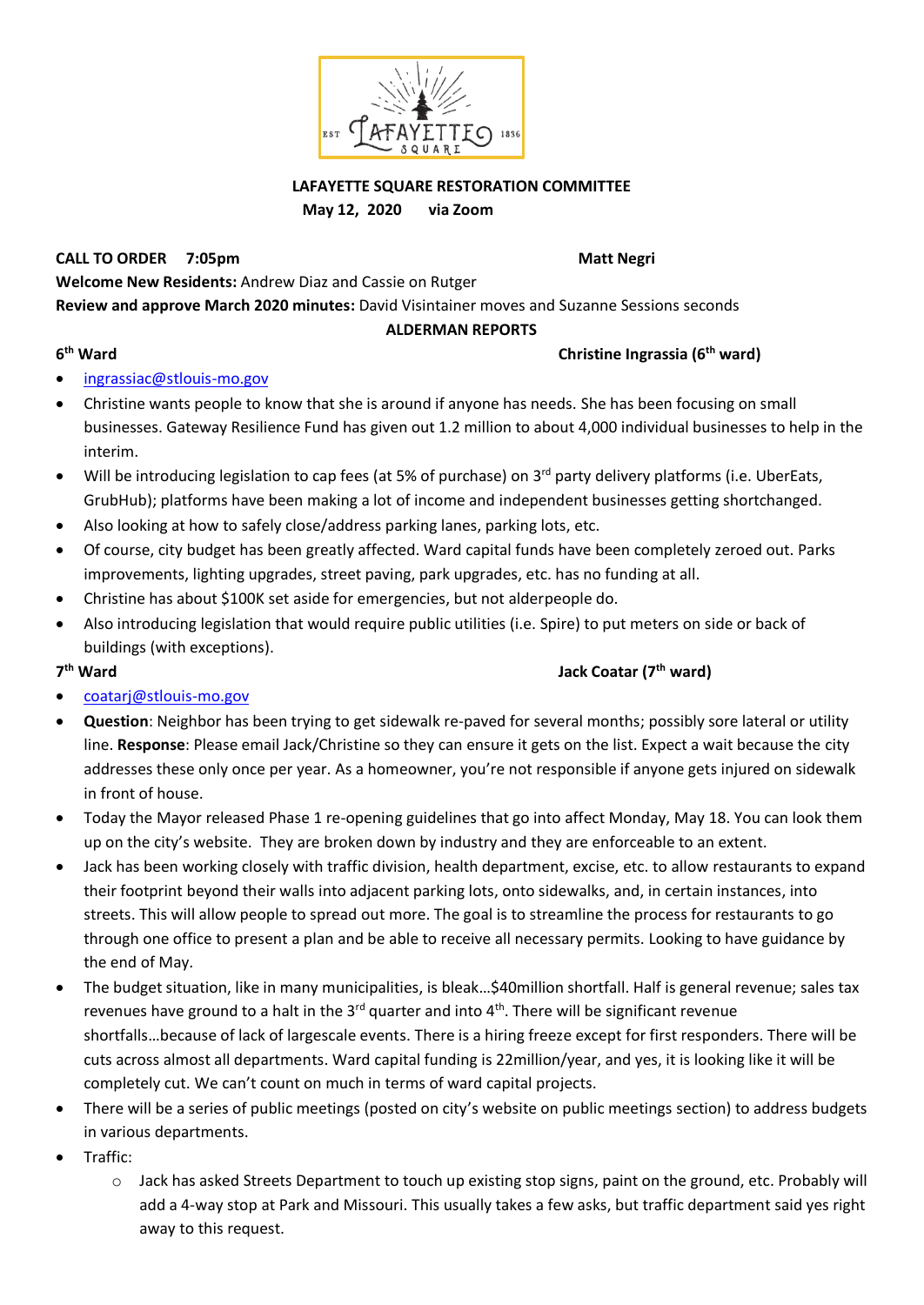- o Traffic on Choteau: Christine Ingrassia last heard that city was looking at traffic calming following a study.
- o **Concern**: about rolling stops at stop signs and people not even looking at stop signs. What are the options?! Jack: Some of this is going to be an enforcement piece, and some of it is re-doing the lines to get people's attention in the wide intersections.
- $\circ$  Traffic department has been short staffed; several employees have contracted Covid-19.
- **Appreciation**: for Jack's help getting irrigation for Park Avenue landscaping (in business district) and for new plantings.
- Jack confirmed with Board of Public Service and the Police Department that all (real time) camera locations on perimeter of neighborhood are still good to go; they are in the design stage. They are hopeful for fall implementation.

# **POLICE REPORT**

## **3rd District Officer Sherdon Douglas**

- **Total Criems from March until now:** 17 criems
- **March**: 4 larcenies, 1 vehicle theft
- **April**: 9 crimes, 1 burglary, 3 larcenies, 5 vehicle thefts
- **May 1-12**: 3 crimes, 1 aggravated assault, 1 burglary, 1 larceny
- Most larcenies were items stolen from vehicles
- Burglaries: Simpson Place: Suspect entered vehicle in garage (both unlocked) nothing missing, there is camera footage; Princeton Place burglary reclassified as trespassing.
- 4 auto thefts: relative who refused to return vehicle; stolen company truck; stolen motorcycle; construction vehicle was stolen (key was under floormat and vehicle's door and window were open)
- Assault was on I-44 and involved road rage. One driver was cut off, and words escalated to a shooting. Detectives have some good leads based on vehicle and suspect descriptions and are following up.

### **NEW AND ON-GOING BUSINESS**

# **LSRC Outreach Efforts** Sheri Mistretta Sheri Mistretta Sheri Mistretta Sheri Mistretta Sheri Mistretta Sheri Mistretta Sheri Mistretta Sheri Mistretta Sheri Mistretta Sheri Mistretta Sheri Mistretta Sheri Mistretta Sheri

- This is a community effort to vet organizations and help them with monetary and needed donations. There is a gaping need for food. The school district and Operation Food Search have been amazing, but there is still an enormous need.
- Each week a different organization will be highlighted.
	- o Week 1: Lifewise
	- o Week 2: LPA Families
	- o Week 3: Four Muddy Paws Pet Food Pantry
- Posting on Nextdoor and Facebook community→please help get the word out!
- There will be in-person collection at the Park House on Saturday mornings. Let Sheri know if you'd like to help: [sheri.mistretta@gmail.com](mailto:sheri.mistretta@gmail.com)

### **House Tour Cancellation/Future Matt Negrian Construction Cancellation/Future Matt Negrian Construction Construction**

- The spring tour is obviously canceled. The holiday tour is in danger, as well.
- The House Tour and Finance Committees and LSRC Board are brainstorming on how to address this. All the budgets are slashed and all committee leads know that the budgets approved in December/January are moot.
- We are looking into a Virtual Tour for December and researching details for high-quality video production and narration. Perhaps we'll even get a wider audience for such an event.
- If anyone knows resources/people who could contribute to working on a virtual tour or other great ideas, please pass them along to Matt.

### **Membership Drive Christina Ryan**

- **Front Steps Photo Shoot Promotion**: 17 new members or upgraded members have raised about \$1700 so far.
- Additional members have upgraded early at the same level.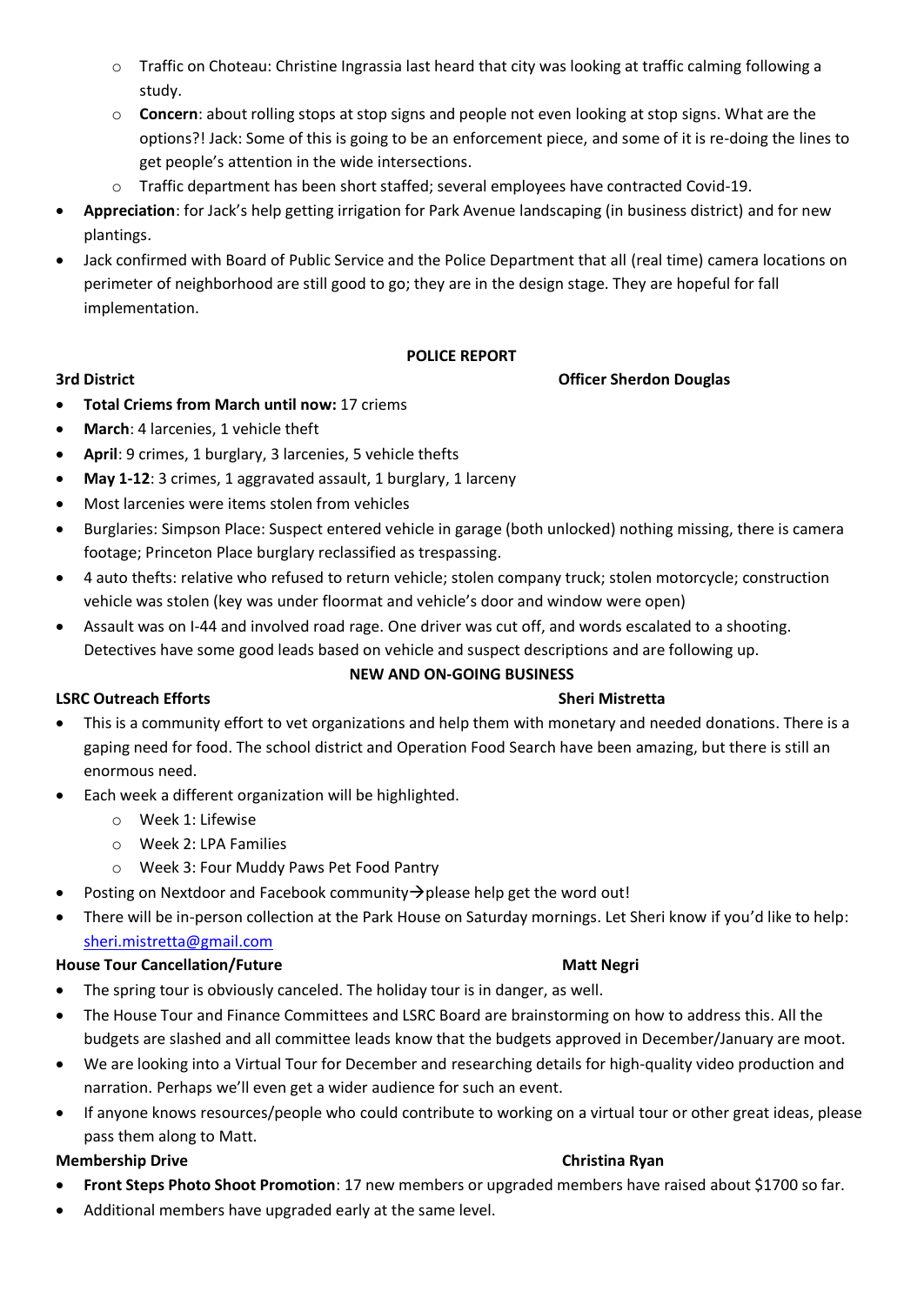- Very grateful to professional photographers and residents Dede Doering and Micah Usher for their in-kind donation.
- Working on a direct mailing to all neighborhood residents to educate on what the LSRC is and does and to encourage new members to join and current members to upgrade if possible.

# **LSBA Business CoVid Impact/Update Cover and Bethany Budde**

- Bethany will check in with Sheri to get word out to LSBA members regarding specific needs.
- Bethany has been talking with Tom Murphy regarding introducing the "Passport" program to new, as well as current members who renew; it would be an additional member benefit.
- The majority of LSBA membership has responded regarding what they are currently doing and what they are planning to do with the re-opening on May 18. Bethany will get this list up on the website.
	- o Bailey's: not open. Rolling out curbside in coming weeks, followed by dine-in. They do have groceries through Rooster on South Grand.
	- o Square One: open 7 days for curbside pickup and delivery. Starting 5/18 limited in-room dining.
	- o Polite Society is launching on 5/21 dinner and Sunday brunch for delivery.
	- o Hamilton's opening all of their restaurants to in-dining services.
	- o New Look Cleaners: open M-Sat.
	- o Four Muddy Paws: curbside and local delivery, opening indoor services (and grooming) to 3 people at a time.
	- o Acosta Hair Design: opening June 2 by appointment only.
	- o Mayo Ketchup: curbside M-Sat.
	- o SqWires: open 7 days/wk for lunch and dinner curbside. Patio dining starting week of 5/18. Working on additional indoor dining.
	- o Park Ave Coffee: Open.
	- o Haven't heard from: Charleville, 33, Southtown Yoga…keep checking websites.
- Thinking about putting out patio tables around fountain plaza for people waiting for curbside pickup in business district.
- Businesses are very grateful for neighborhood support!

# **CoVid Volunteers/Update from Safety Committee Tom Murphy**

- Early on the Safety Committee put the word out for people to notify the committee if they a) needed help or b) needed assistance with errands, food, etc. To date, 15 people volunteered, and no one has written with a need.
- Keep checking on your neighbors.
- [safety@lafayettesquare.org](mailto:safety@lafayettesquare.org)

# **COMMITTEE REPORTS**

# **Treasurer's Report Clark Affholder**

- We have enough \$ to get through this.  $\odot$  Revisiting budget to see what we can reasonably cut out versus completely shut down. We have a \$75K operating budget deficit that we can probably get down to \$40…this factors in holding some kind of Holiday Tour.
- We're not spending \$ on anything we don't have to right now.
- Matt: One of the LSRC's bigger expenses is running/operating the fountain (\$5-7K w/o repairs). There was a question whether or not we should open the Fountain. There was overwhelming input that running it keeps some sense of normalcy and positivity in the neighborhood this spring and summer.

# **Development** Suzanne Sessions and Suzanne Sessions and Suzanne Sessions in the Suzanne Sessions of Suzanne Sessions and Suzanne Sessions of Suzanne Sessions and Suzanne Sessions of Suzanne Sessions and Suzanne Sessions of

• **Choteau Development:** The latest holdup is because of a request from Bill Odell (who is handling the apartments that will be between Missouri and McKay). He wishes to put front garage entrances into those apartments off LaSalle—to redirect traffic away from the Square. All involved (Development, Cultural Resources) think this makes a lot of sense, but right now there is not a design that can be approved. He will re-work the design. The other holdup is getting the permits for underground utilities; he's otherwise ready to go on that.